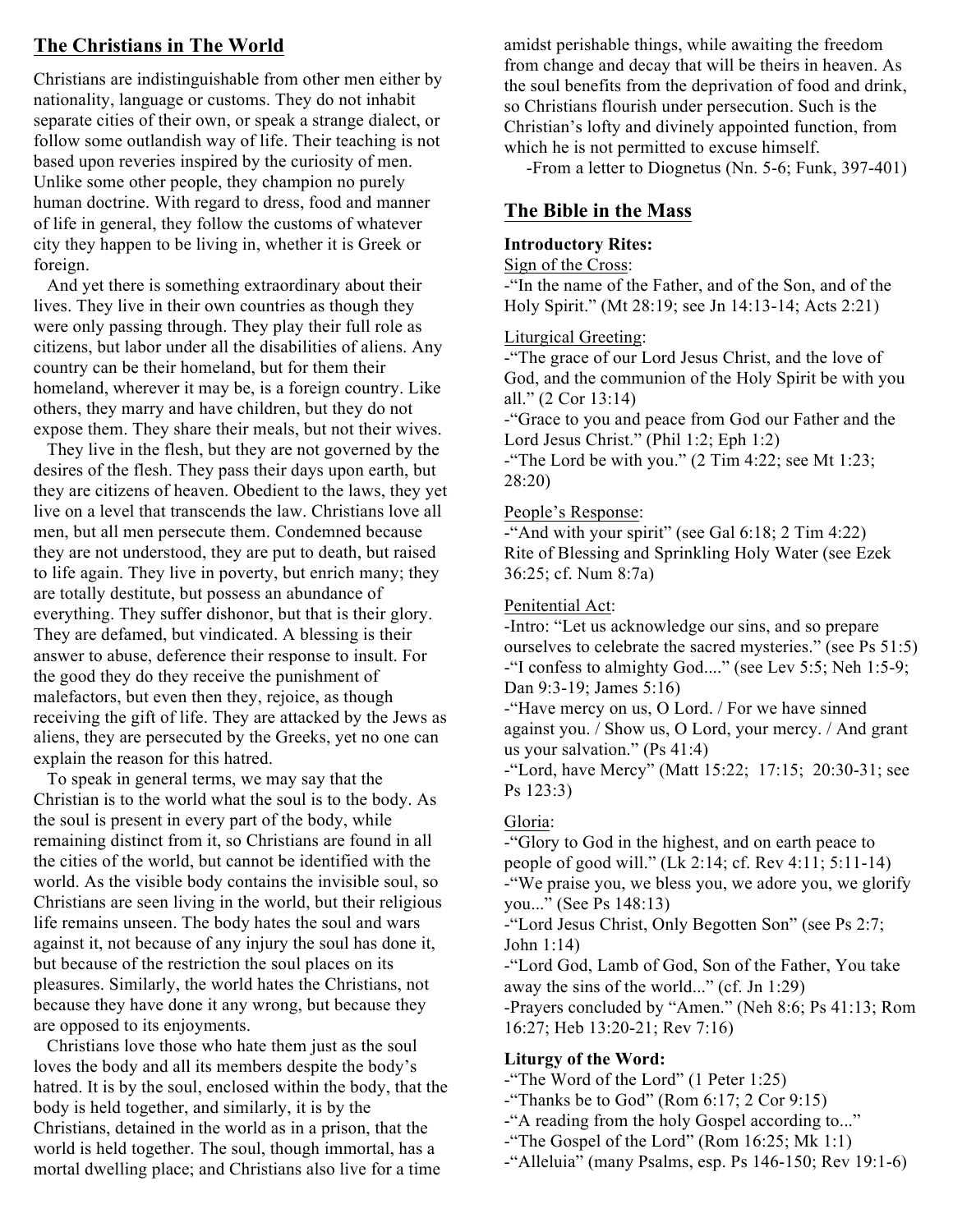-"Praise to You, Lord Jesus Christ, King of endless glory!" (see Ps 24:7-10; 1 Thess 2:12; 2 Tim 4:18)

-"Praise and honor to you, Lord Jesus Christ!" (see Dan

4:34, 37; 1 Peter 1:7)

-"Glory and praise to you, Lord Jesus Christ!" (see Phil 1:11)

Profession of Faith:

"I believe..." (Mk 9:24; Jn 11:27; see Jn 14:1; 1 Jn 5:10)

General Intercessions:

-"We pray to the Lord" (Ex 8:29-30; 10:17-18; Jer 42:2- 4; Acts 8:22-24)

-"Lord, hear our prayer" (2 Kings 20:2-5; Isa 38:2-5)

## **Liturgy of the Eucharist:**

### Preparation of the Gifts:

-"Blessed are You, Lord God of all creation..." (see 1 Chron 29:10; Ps 72:18-19; 119:10; Lk 1:68)

-"Blessed be God forever." (see Gen 14:20; Ps 66:20; 68:35)

Eucharistic Acclamations:

-"Holy, Holy, Holy Lord God of hosts..." (Isa 6:3; Rev 4:8)

-"Blessed is He who comes in the name of the Lord." (Ps 118:26; Mk 11:9; Mt 21:9; Lk 19:38; Jn 12:13)

-"Hosanna in the highest" (Mk 11:10; Mt 21:9; cf. Lk 19:38)

Words of Institution: (see Mk 14:22-24; Mt 26:26-28; see Lk 22:17-20; 1 Cor 11:23-25)

-"Take this, all of you, and eat of it, for this is My Body, which will be given up for you." (a combination of Mk 14:22; Mt 26:26; Lk 22:19; 1 Cor 11:24)

-"Take this, all of you, and drink from it, for this is the chalice of My Blood, the Blood of the new and eternal covenant, which will be poured out for you and for many for the forgiveness of sins." (a combination of Mk 14:24; Mt 26:27b-28; Lk 22:17, 20; 1 Cor 11:25)

-"Do this in remembrance of me" (only Lk 22:19; 1 Cor 11:24a, 25b)

## Memorial Acclamations:

-"We proclaim Your Death, O Lord, and profess Your Resurrection until you come again." (see 1 Cor 16:22) -"When we eat this Bread and drink this Cup, we proclaim Your Death, O Lord, until you come again." (see 1 Cor 11:26)

-"Save us, Savior of the world, for by Your Cross and Resurrection You have set us free." (see Mt 8:25; Lk 4:42; Rom 8:21)

# Lord's Prayer:

-"Our Father in heaven..." (Mt 6:9-13; see Lk 11:2-4; Mk 14:36; Gal 4:6)

-Embolism: "Deliver us, Lord, we pray, from every evil... as we await the blessed hope and the coming of our Savior, Jesus Christ" (Titus 2:13)

-Doxology: "For the kingdom, the power, and the glory are yours..." (found only in some biblical manuscripts after Mt 6:13; see Rev 4:11; 11:15; 1 Chron 29:11)

# Greeting of Peace:

-"Lord Jesus Christ, you said to Your apostles, 'I leave you peace, My peace I give you.'" (Jn 14:27) -"The peace of the Lord be with you always." (see Jn 16:33; 20:19, 21, 26)

# Breaking of the Bread:

-"Lamb of God, You take away the sins of the world..." (see Jn 1:29, 36; Rev 5:6-13; 22:1-3)

## Preparation before Communion:

-"Behold the Lamb of God, behold Him who takes away the sins of the world. Blessed are those called to the supper of the Lamb." (Jn 1:29, 36; Rev 19:9) -"Lord, I am not worthy that You should enter under my roof, but only say the word and my soul shall be healed." (Mt 8:8; cf. Lk 7:1-10)

## **Concluding Rite:**

Final Blessing (cf. Gen 28:3; Deut 14:29; Num 6:23-27; Ps 29:11)

Dismissal:

-"Go forth, the Mass is ended."

-"Go and announce the Gospel of the Lord." (see Mk 16:15)

-"Go in peace, glorifying the Lord by your life." (see Ps 115:1; 1 Cor 10:31; 2 Thess 1:12) -"Go in peace." (see Exod 4:18; Deut 10:11-13; Judg

18:6; 1 Sam 1:17; Mk 5:34; Lk 7:50; 8:48)

## **Welcome to the Altar of Jesus on May 6, 2018**

 Please pray for our princes and princesses who are receiving their First Holy Communion in Granby. Quinn Miller Eli Redding Aaron Silva Jillian Wehmeyer Linkin Wehmeyer Arlo Rust Juan Carlos and Alondra Terrazas Ivan Galaviz Abram Turner Yarely Galbraith Melissa Jacobo

## **Welcome to the Altar of Jesus on May 13, 2018**

 Please pray for our princes and princesses who are receiving their First Holy Communion in Kremmling. Saul Cereceres Kimberly Cereceres Erick Alexis Rosas Valente Abril Flores Mario Silva

## **Novena to the Holy Spirit**

 Pentecost falls on May 20 this year. Ideally, we would begin the novena begins on Friday, May 11, in order to pray for nine days in a row, ending the Saturday before Pentecost Sunday.

 You can pray the shorter novena contained in this bulletin, or you can get the longer novena (5 minutes) at the exits of the churches or from our website: **http://grandcatholic.com/prayers/**